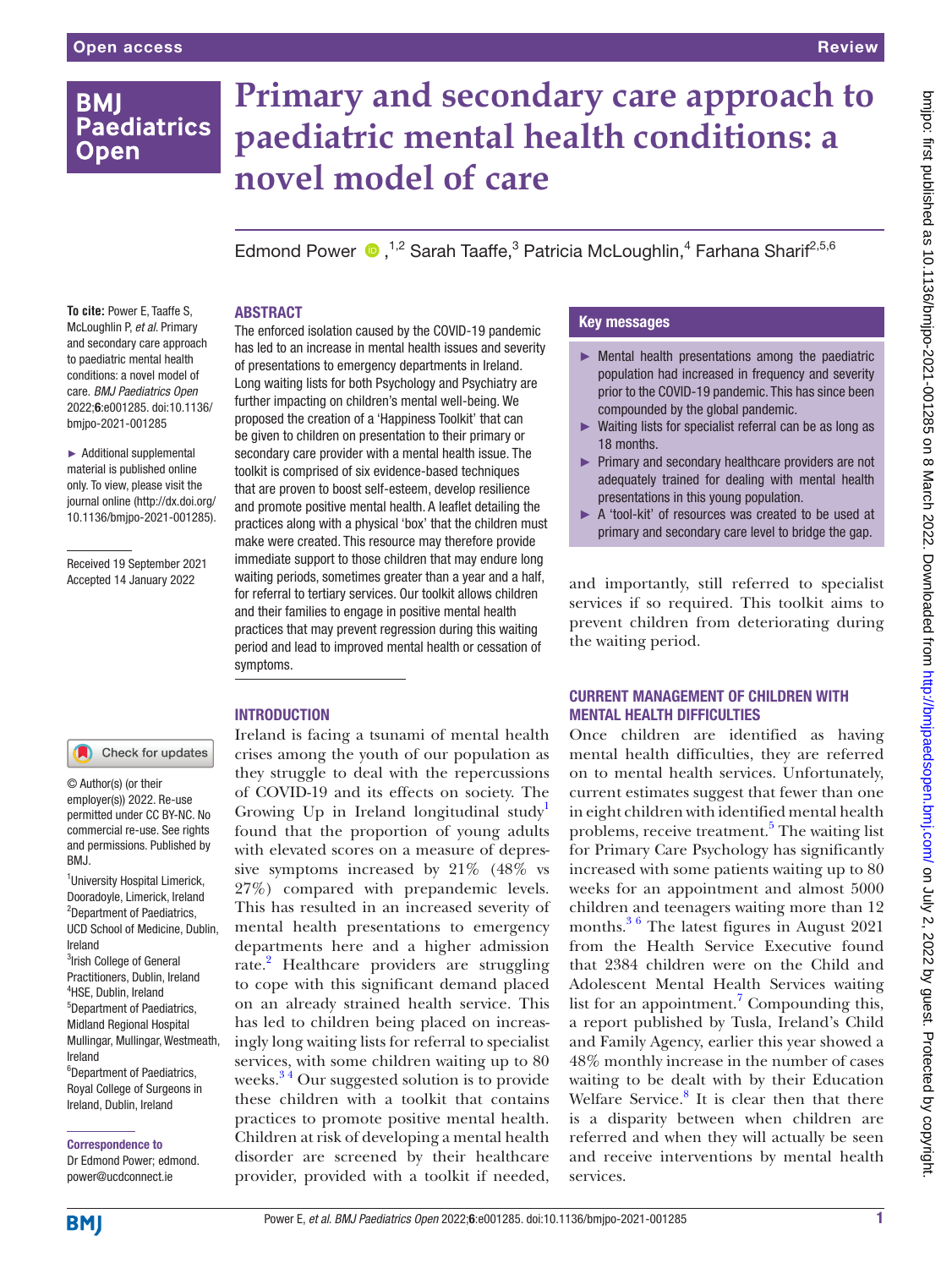#### Open access

Public health nurses, general practitioners and paediatricians typically struggle to maintain and support these families in the community while on waiting lists; however, they can be an invaluable resource to help patients and parents gain strategies for developing self-care skills and build resilience to help cope with adversity. This will also help to destigmatise the conversation around mental health. This approach intends to complement the work rolled out by the Department of Education and Skills where social emotional health has become an important facet of a child's education.<sup>9</sup>

# OUR SOLUTION: BOX OF HAPPINESS MENTAL HEALTH RESOURCE TOOLKIT

We propose using sensitive and specific tools to identify social emotional behavioural mental health problems such as the ASQ and Paediatric Symptom Checklist. $1011$ Our solution to support the growing number of children on waiting lists for mental health intervention is to equip children and young adults in the community with a set of tools and resources so that they are provided with practical support while awaiting treatment or on waiting lists. The Paediatric Clinic at Mullingar Regional Hospital, Ireland has used the '*Box of Happiness*' *Resource Tool Kit for Children* as a means to boost well-being, improve mental health and support children and young people with mental health dysregulation and challenges. Anecdotal feedback has been positive and has benefited and supported children and their families as they await specialist interventions. The main components of the box are psychoeducational, allowing children and young people to work through different activities that are aimed at improving well-being.

The supervising author has used these techniques for the past number of years in her clinic using a two and three generational approach with success. In an effort to address the healthcare training gap in paediatric mental health, an e-module is under development to complement the roll-out of this toolkit. An accompanying instructional video for the children and their caregivers explaining the different components of the toolkit and the neuroscience behind it, is also under development.

# WHAT ARE THE COMPONENTS? Smile a vision

Having a vision or having a purpose has been shown to predict both health and longevity and may be a mechanism underlying resilience, offering protection from negative events. $12$  Children are shown how to visualise themselves in the future, whether it is the short-term, such as spending time with someone that they trust, or long-term by visualising themselves achieving a goal such as playing for a team or improving in a particular field. A study by the American Psychological Association that followed children over the course of 18 years found that those who did not give up on their goals had less anxiety

and depression. $13$  Children are encouraged to smile while visualising happy memories or future aspirations to further promote the positive mental health benefits [\(online supplemental appendix 1\)](https://dx.doi.org/10.1136/bmjpo-2021-001285). $^{14}$  $^{14}$  $^{14}$ 

### Friends and family and social relatedness

The need to belong and be loved by others has been well documented throughout history and is placed above only safety and physiological needs in Maslow's Hierarchy of Needs.<sup>15</sup> Children, as well as their parents, are encouraged to spend time with each other and participate in activities such as sports or community-organised events. The 5Rs are recognised pillars of healthy brain development in infancy and early childhood. These include Reading, Rhyming, Routine, Reward and Relationships[.16](#page-3-10)

In the era of technology, working from home and increasing device use, it is important that parents appreciate the value in being present when around their children. Technology is now such an integral part of our lives; it can enhance connectivity and education but can also significantly impact on well-being and health if used inappropriately or in excess.<sup>[17](#page-3-11)</sup> Supportive direction and education around screen-time can be of great benefit. Primary care providers can guide parents to navigate the digital world with their children in a responsible manner and with insight, preventing issues like behaviour addiction to screens and cyber bullying which is increasing resulting in anxiety, depression and self-harm in children[.18](#page-3-12)

# **Mindfulness**

Mindfulness has been shown to bring about various positive psychological effects, including increased subjective well-being, reduced psychological symptoms and emotional reactivity and improved behavioural regulation. $19$  Children are encouraged to use slow, deep breathing, also known as diaphragmatic breathing, which has been shown to have a wide range of positive benefits, from increased comfort and relaxation, to decreased anxiety and depression. $20$   $21$  Mindfulness can be taught to all children in an age-appropriate manner. Practicing mindfulness can also take many forms, such as tapping into creativity or walking and exploring in nature; appreciating the beauty of our natural surroundings offers many health benefits. Evidence shows that nature itself can boost our well-being. $2^2$  There are many simple ageappropriate mindful activities that can be adopted to allow children of all ages to integrate this coping mechanism into their routine, in a very natural way. We share a selection of activities to support this practice.

# **Gratitude**

Children who experience gratitude are happier as it is associated with greater well-being and improved social relationships. $^{23\,24}$  Gratitude can take the form of a 'Happy Diary' where children write down what made them happy during the day or start the day by writing down three things to be happy or grateful for. This reinforces positive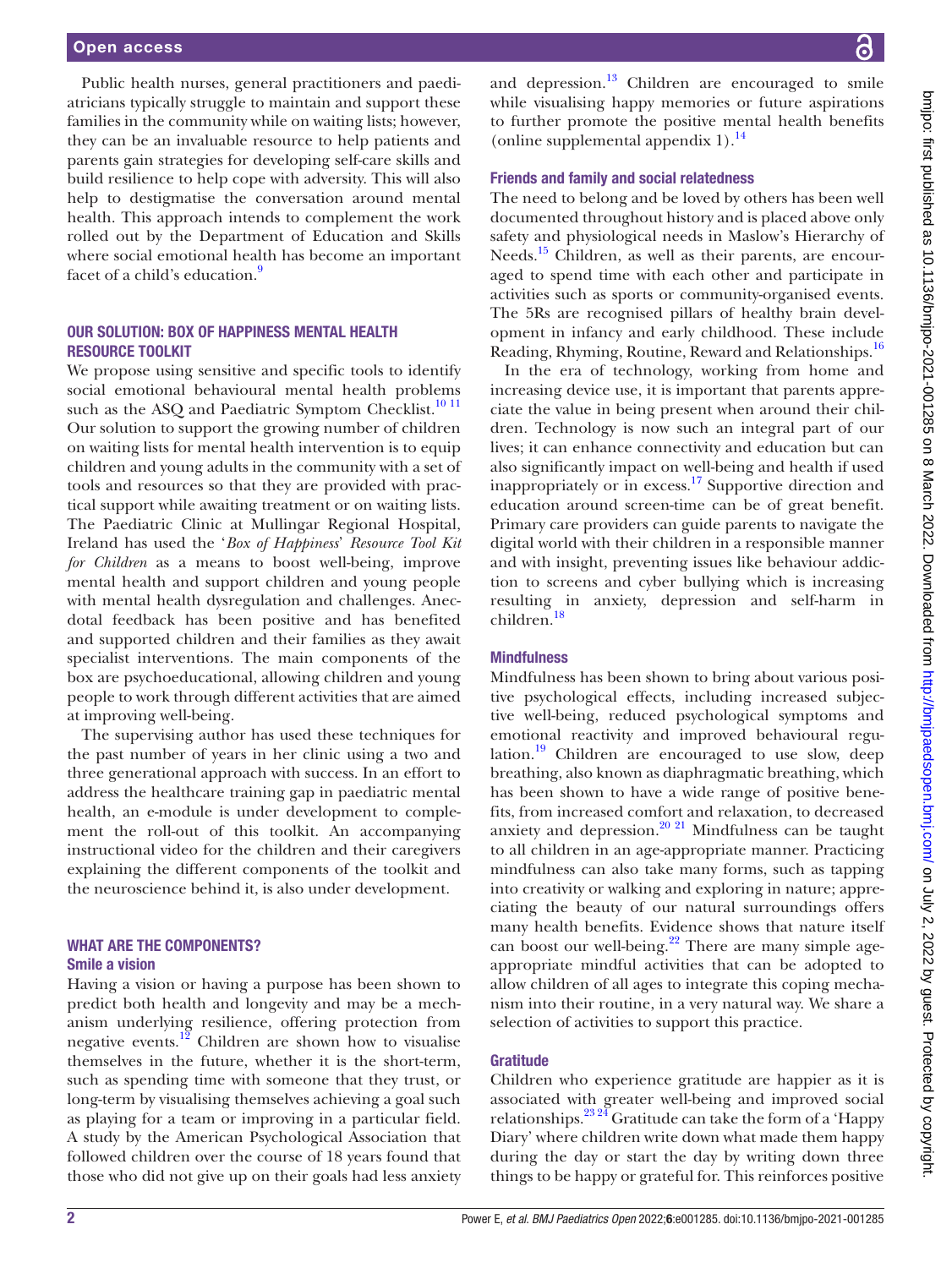thoughts, and the associated shift in brain biochemistry that this causes promotes well-being.<sup>[25](#page-3-17)</sup>

#### Hugs and physical contact

Parents should be encouraged to hug their children when engaging in activities such as reading a night-time story book or practicing mindfulness as social touch has been shown to reduce maladaptive responses such as stress.<sup>[26](#page-3-18)</sup> Hugging and positive physical contact sets the oxytocin cascade, often known as the 'hug hormone' in motion, which promotes well-being and connectivity.

#### Understanding emotions

The 'Hand Model of the Brain'<sup>27</sup> created by Dr Dan Siegel is used to explain to children and parents how their reactions are influenced by their emotions with the phrase 'Name it to Tame it'. This can be explained in clinic so that both children and parents have a physical representation of their mind which allows them to 'name' their emotion instead of simply reacting to it.

### TARGET POPULATION

This tool kit may benefit children across a broad demographic, presenting with mental health concerns in a costeffective manner, and may be used in both primary and secondary care. Primary care clinics, paediatric outpatient departments and even the paediatric emergency department are potential first contact points with these children and an opportunity to offer support via this tool. The tool kit is suitable for children who are older than the age of 5 while also possessing the capacity to understand the concepts it contains. For those less than 5 years of age, the components of the box can be taught to parents so that they may work with their child to develop positive mental health practices.

#### WHY IS IT SO IMPORTANT?

Children with mental illness become adults with mental illness. The first onset of mental disorders usually occurs in childhood or adolescence.[28](#page-3-20) If adequate resources are available and children are taught skills to develop resilience, then there is greater chance of them overcoming adverse events in their lives and preventing mental health issues from progressing into adulthood. Mental health disorders constitute a significant economic burden for societies.<sup>29</sup> Such a burden could be lessened by investing in the mental health of our youth at a primary care level. The COVID-19 pandemic has also compounded this problem as it has led to fears of regression in children, as expressed by the Children's Ombudsman recently.<sup>[30](#page-3-22)</sup> Studies from various fields including neurobiology, neurodevelopment and early intervention have shown that birth to 5 years of ages is a crucially important time in brain development and has lifelong effects on mental health.<sup>31</sup> The focus is shifting favourably towards maternal and infant mental health, particularly in the

first 1000 days of life, and the realisation that robust social emotional health in children is critical for building resilience and the ability to overcome challenges to mental health.

# **CONCLUSION**

Improving social and emotional health of children can have long-term beneficial effects on their well-being. It is therefore of utmost importance that primary care providers, public health nurses, general practitioners as well as paediatricians understand the importance of supporting and promoting positive infant and child mental health. There exists a gap in the training for evaluation and management of common mental health disorders in this population at primary and secondary care level $32$  and the COVID-19 Pandemic has enhanced our realisation of this stark reality, with worsening of the mental health crisis.<sup>[33](#page-3-25)</sup>

It is of paramount importance therefore that tools that are cost effective, user friendly and easily taught, are incorporated in everyday practice at primary and secondary care levels. The 'Box of Happiness' Resource Tool Kit for Children allows those in need to focus on the positive aspects of their lives and form beneficial habits, while building resilience. This toolkit is closely aligned with the 'Mental Health Competencies for Pediatric Practice' recommended by the American Academy of Pediatrics.<sup>34</sup> Such interventions will lead to long-term benefits for our children and can have a significant transgenerational impact on prevention of future mental health disorders.

Anecdotally, it is evident that those who have used the toolkit have reported enhanced well-being in their families and children as they await additional intervention, empowering them to improve aspects that they can take control of. It is recognised that a rigorous study to objectively measure these benefits is needed, in addition to a structured programme to educate all healthcare practitioners dispensing the toolkit to these patients. The authors aim to complete a pilot study to assess these interventions further. Given the potential benefits and the strong evidence base of each individual component, we anticipate that this simple resource kit will make an impact on those awaiting intervention.

Contributors EP, ST and FS contributed equally to the: design and analysis of the work; drafting the work and revising it critically; approving the final version and agreeing to be accountable for all aspects of the work. EP drafted, researched and revised the paper and the creation of the toolkit resource. FS developed the original idea for this project, created the toolkit from resources used in her own paediatric clinic and revised the draft papers. ST provided input for the creation of the toolkit, designed the toolkit and revised the draft papers. PM reviewed the original draft and provided feedback on the use of the resource in healthcare settings.

Funding The authors have not declared a specific grant for this research from any funding agency in the public, commercial or not-for-profit sectors.

Competing interests None declared.

Patient and public involvement Patients and/or the public were not involved in the design, or conduct, or reporting, or dissemination plans of this research.